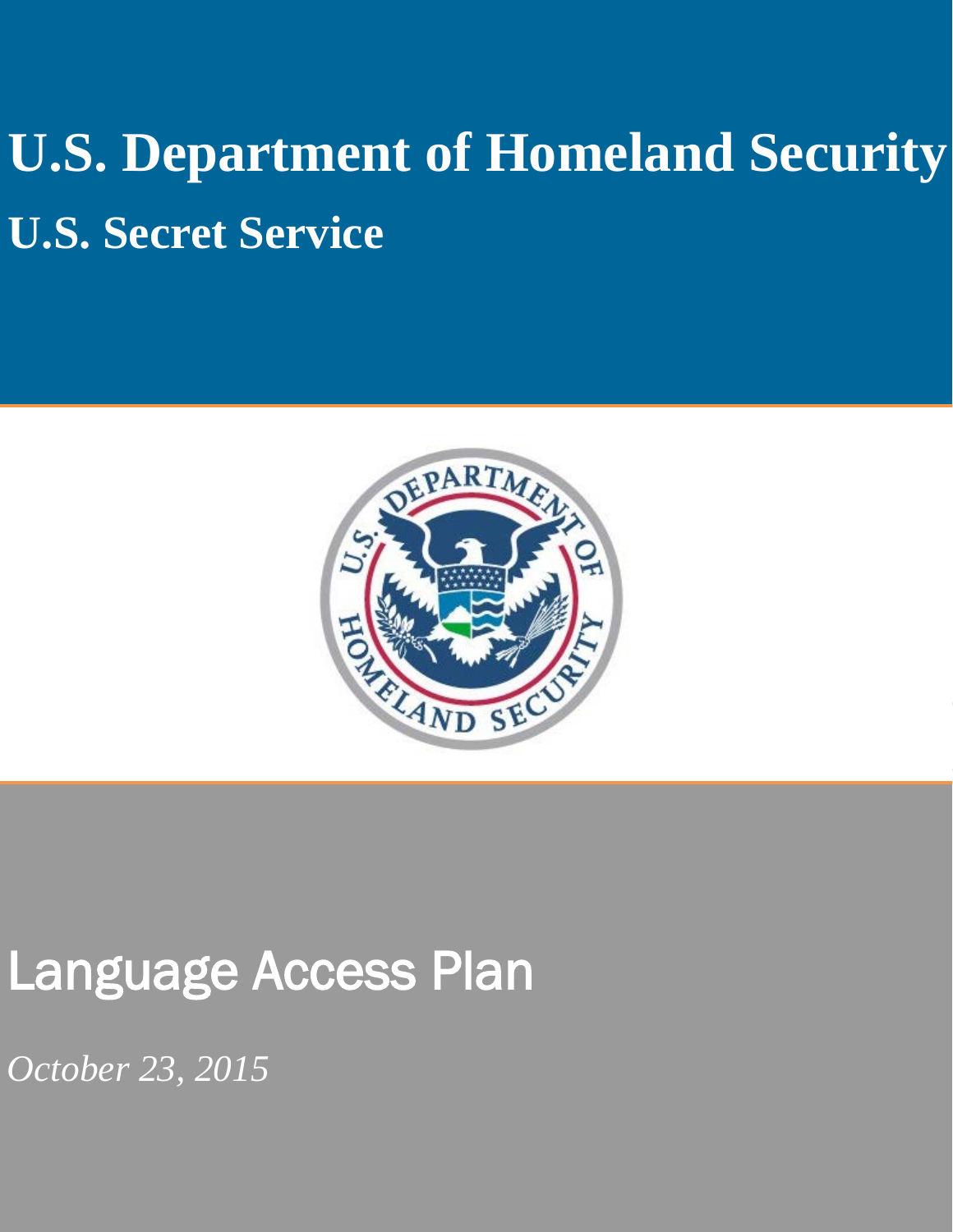### **Table of Contents**

| Purpose. 22 |
|-------------|
|             |
|             |
|             |
|             |
|             |
|             |
|             |
|             |
|             |
|             |
|             |
|             |
|             |
|             |
|             |
|             |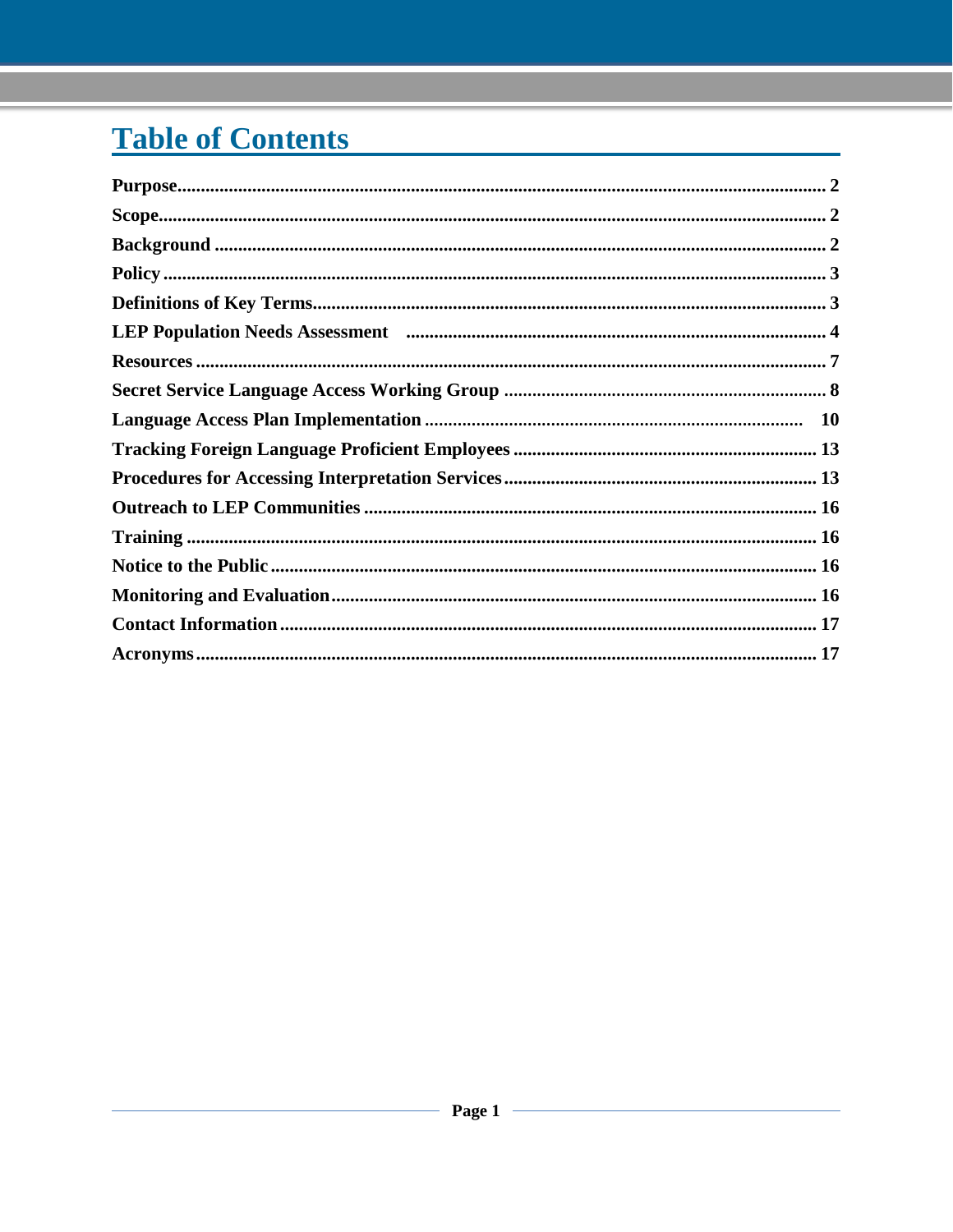### <span id="page-2-0"></span>**Purpose**

The purpose of the United States Secret Service (Secret Service) Language Access Plan is to implement Executive Order 13166, *"Improving Access to Services for Persons with Limited English Proficiency"* (LEP) (August 11, 2000), which requires, among other things, that each Federal department and agency "examine the services it provides and develop and implement a system by which LEP persons can meaningfully access those services consistent with, and without unduly burdening the fundamental mission of the agency."

This directive explains the implementation plan for federally conducted programs and activities. It provides guidance on how the Secret Service can assess the need for LEP services. Itoutlines efforts already underway throughout the Secret Service to provide service to LEP individuals. In addition to describing the Secret Service's current language access activities, the plan includes steps to improve and increase language services for LEP individuals in operations, services, activities, and programs across the Secret Service.

This Secret Service Language Access Plan establishes standards, operating principles, and guidelines to govern the delivery of language services to ensure meaningful access to programs, services, and activities by LEP individuals.

This plan also serves as a management tool to outline and define specific organizational tasks and priorities, assign responsibilities, describe resources necessary for implementation and compliance with language access requirements, and explain to Secret Service employees how to access and deliver language services to LEP individuals.

### <span id="page-2-1"></span>**Scope**

The Secret Service Language Access Plan applies to all Secret Service offices and divisions that interact with members of the public via any medium, including, but not limited to, websites, email, phone, and in-person contact.

### <span id="page-2-2"></span>**Background**

On August 11, 2000, the President signed Executive Order 13166, "Improving Access to Services for Persons with Limited English Proficiency," stating that people with LEP should have meaningful access to federally conducted and funded programs and activities.

The Executive Order requires Federal agencies to examine the services they provide, identify any need to provide these services to those with LEP, and develop and implement a system to provide those services so LEP persons can have meaningful access to them. It is expected that agency plans will provide for such meaningful access consistent with, and without unduly burdening, the fundamental mission of the agency. The Executive Order also requires that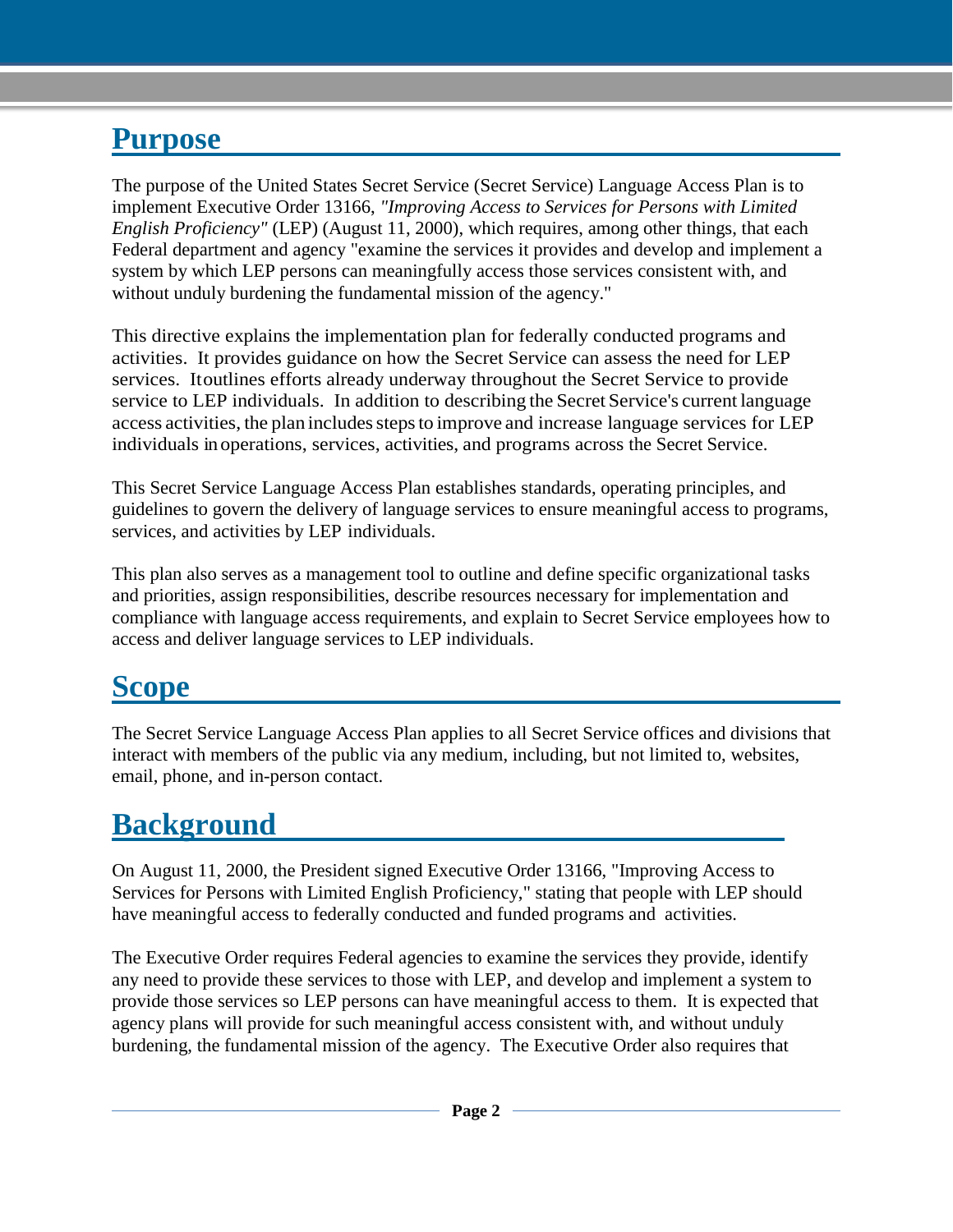Federal agencies work to ensure that recipients of Federal financial assistance provide meaningful access to their LEP applicants and beneficiaries.

To assist Federal agencies in carrying out these responsibilities, the U.S. Department of Justice has issued a Policy Guidance Document, *"Enforcement of Title VI of the Civil Rights Act of 1964* - *National Origin Discrimination against Persons with Limited English Proficiency"* (LEP Guidance). Pursuant to Executive Order 13166, the LEP Guidance on meaningful access to people with LEP applies to the programs of federal agencies. This LEP Guidance sets forth the compliance standards that agencies must follow to ensure that their programs and activities, normally provided in English, are accessible to LEP persons and thus, do not discriminate on the basis of national origin.

To ensure compliance with Executive Order 13166, the Department of Homeland Security (DHS) issued its Language Access Plan in February 2012. The purpose of this plan is to implement Executive Order 13166 to improve access to federally conducted programs and activities by persons who, because of their national origin, are limited in their English proficiency.

### <span id="page-3-0"></span>**Policy**

Consistent with the DHS policy on language access, it is the policy of the Secret Service to take reasonable steps to provide timely, meaningful access for individuals with LEP to participate in or benefit from operations, services, activities, and programs. Therefore, the Secret Service will, when appropriate, incorporate language access considerations into routine strategic and business planning, identify and translate crucial documents into the most frequently encountered languages, provide interpretive services where appropriate, educate personnel about language access responsibilities, and demonstrate how to utilize available language access resources. The Secret Service will periodically monitor implementation of the plan to ensure that the rights of LEP individuals are protected.

### <span id="page-3-1"></span>**Definitions of Key Terms**

- a) **Persons with Limited English Proficiency:** Persons who do not speak English as their primary language and who have a limited ability to read, speak, write, or understand English.
- b) **Bilingual Persons:** Persons who are bilingual are fluent in two languages and are able to conduct the business of the workplace in either of those languages. This is to be distinguished from proficiency in more than one language. An individual who is proficient in a language may, for example, be able to greet an LEP individual in his or her language, but not conduct agency business in that language.
- c) **Interpretation and translation:** Interpretation and translation require the interpreter to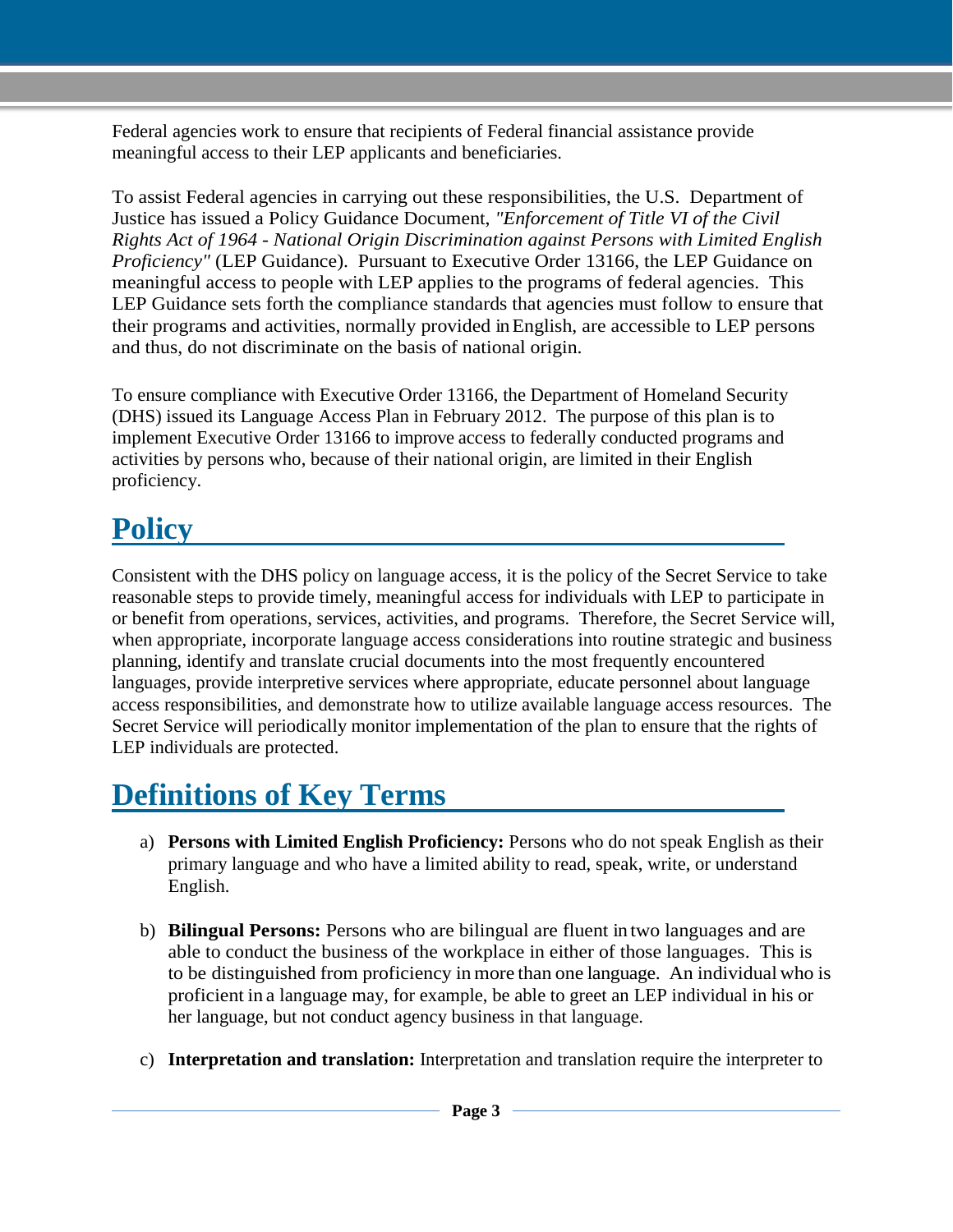be fluently bilingual. Interpretation involves *oral* communication. Translation involves *written* communication. Interpretation involves the immediate communication of meaning from one language into another. An interpreter conveys meaning orally; as a result, interpretation requires skills different from those needed for translation. Interpreting is a complex task that combines several abilities beyond language competence in order to enable delivery of an effective professional interpretation in a given setting. From the standpoint of the user, a successful interpretation is one that faithfully and accurately conveys the meaning of the source language orally, reflecting the style, register, and cultural context of the source message, without omissions, additions, or embellishments on the part of the interpreter.

Professional interpreters are subject to specific codes of conduct and should be trained in interpretive skills, ethics, and subject-matter language. DHS Components utilizing the services of interpreters should request information about certification, assessments taken, qualifications, experience, and training. The Rowley Training Center (RTC) Employee Development Section (EDS) will maintain records of employees meeting foreign language proficiency requirements.

Interpreters may be physically present, or, in appropriate circumstances, may appear via videoconferencing or telephonically. When videoconferencing or telephonic interpretation are used, options include connecting directly to a specific professional interpreter with known qualifications, or using a company that provides telephonic interpretation services and has in place quality control and privacy safeguards.

If bilingual staff is asked to interpret or translate, staff should be qualified to do so. Assessment of ability, training on interpreter ethics and standards, and clear policies that delineate appropriate use of bilingual staff, or contract interpreters and translators, will help ensure quality and effective use of resources. As stated above, the Rowley Training Center (RTC) Employee Development Section (EDS) will maintain records of employees meeting foreign language proficiency requirements.

d) **Associated Costs:** the cost of the use of professional language services and the cost for recruiting multi-language speakers.

### <span id="page-4-0"></span>**LEP Population Needs Assessment**

The Secret Service utilized the DHS Guidance to Federal Financial Assistance Recipients Regarding Title VI Prohibition Against National Origin Discrimination Affecting Limited English Proficient Persons and the Department of Justice's "Four Factor Analysis" in the LEP Guidance to determine the extent to which to provide language services. The Secret Service used these guides to develop this need assessment.

#### **1. Ways in which the component program or office interacts with the public:**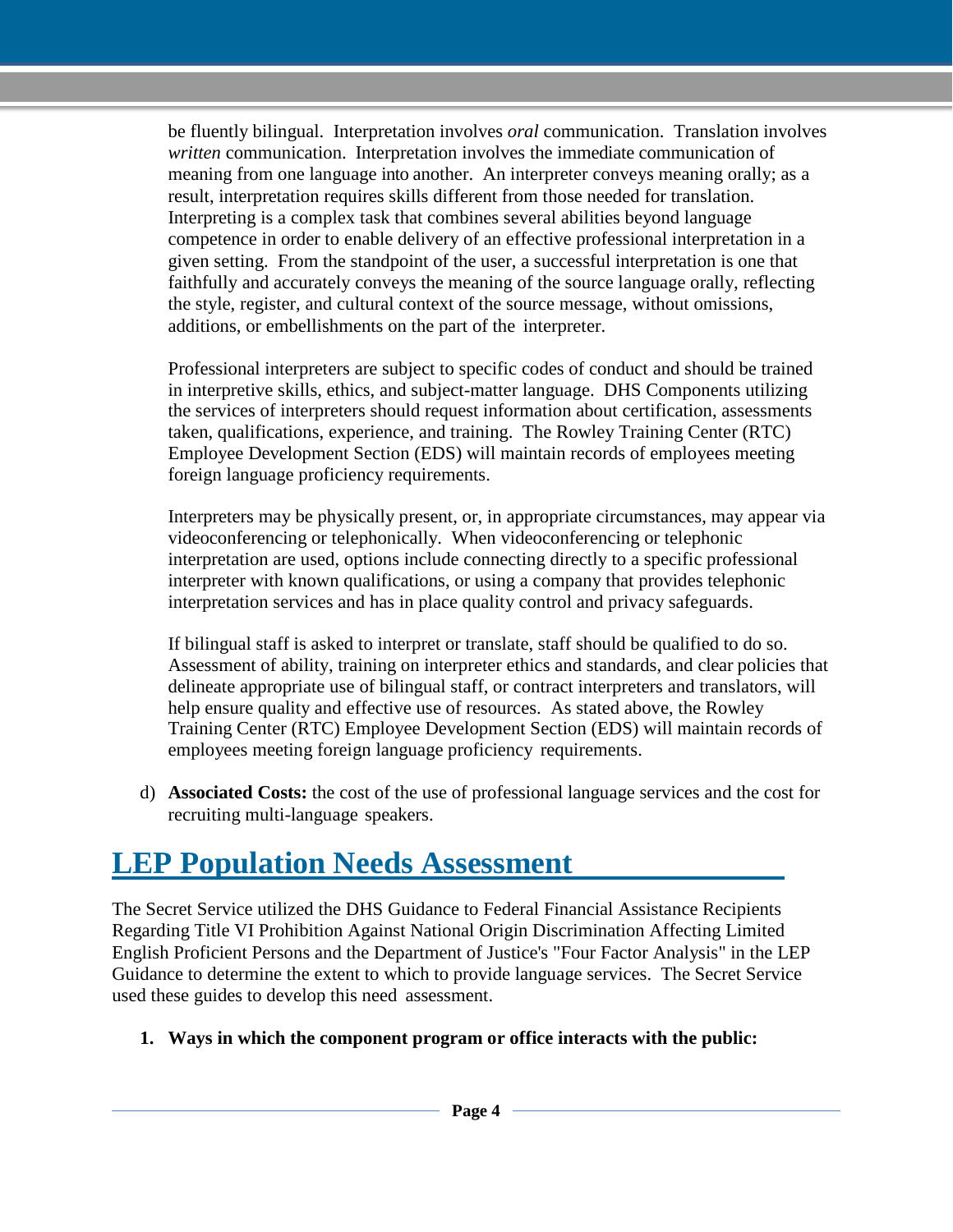The Secret Service, as mandated by statute and executive order, carries out a significant integrated mission: protection and criminal investigations. The Secret Service protects the President, Vice President, and their families; former presidents and their spouses; visiting foreign heads of state/heads of government; major candidates for the office of President and Vice President, and their spouses within 120 days of the general election and other designated individuals. The Secret Service also investigates threats against protectees; protects the White House Complex, Vice President's Residence, foreign missions, and other buildings within Washington, D.C.; and plans and implements operational security measures for designated National Special Security Events. The Secret Service also investigates violations of laws relating to counterfeiting of obligations and securities of the United States; financial crimes that include, but are not limited to, access device fraud, financial institution fraud, identity theft, computer fraud, and computer-based attacks on our nation's financial, banking, and telecommunications infrastructure.

The Secret Service mission, as identified above, creates unique situations for members of the Secret Service to interact with the public. Some situations where the Secret Service interacts with the public are:

- a) Providing security for the White House complex, Vice President's Residence, foreign missions, and other buildings within Washington, D.C.; securing protective sites being visited by Secret Service protectees; and providing security for designated National Special Security Events.
- b) Performing and investigating violations of laws relating to financial crimes.

#### **2. Languages frequently encountered:**

Because of the nature of the Secret Service's mission, the agency encounters hundreds of different languages. Therefore, the Secret Service utilized the U.S. Census Bureau through its American Community Survey report released in April 2010 to identify the most frequent languages likely encountered by the Secret Service workforce.

The top five foreign languages encountered by Secret Service personnel in the field and at headquarters are:

- 1. Spanish
- 2. Chinese
- 3. French
- 4. German
- 5. Tagalog (major language spoken in the Philippines)

The estimated percent of languages spoken by LEP individuals encountered by Secret Service employees are: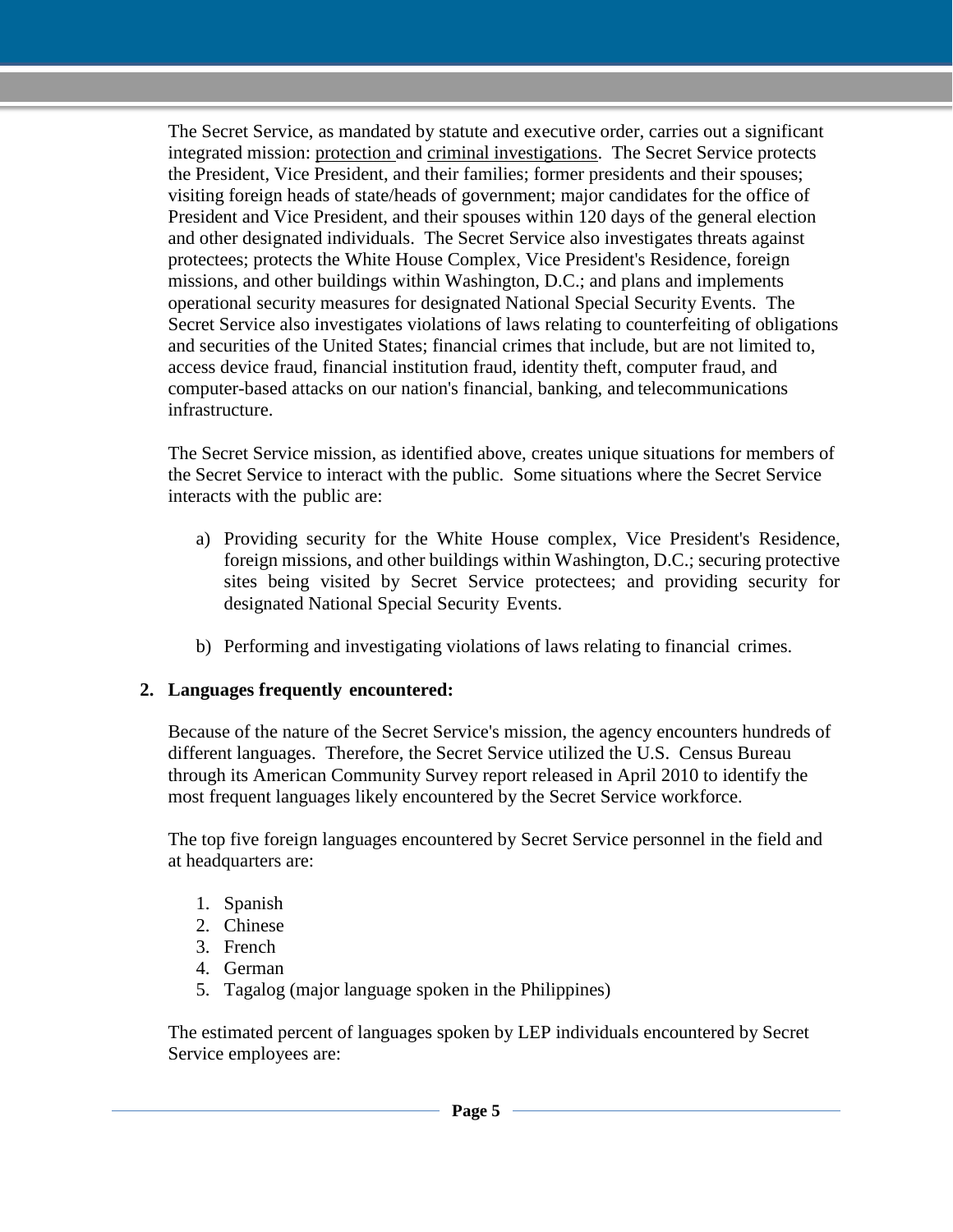- 1. Spanish 72.19%
- 2. Indo-Europe -8.35%
- 3. Asian/Pacific Islanders 13.28%
- 4. All Other-6.18%

#### **3. Nature and importance of the activity or benefit provided:**

In the performance of law enforcement duties related to the protective and investigative missions of the agency, communications with LEP persons can involve the exchange of vital information (i.e., Miranda Rights). It is impossible to compose a list of all situations law enforcement officials encounter. However, serious situations that law enforcement officials must handle include determining if a crime has occurred, rendering/obtaining medical treatment, and apprehending perpetrators of crimes. In these situations, the Secret Service may need to utilize bilingual community or local citizens to assist in providing immediate services to LEP individuals.

Once the situation is stabilized, or if the absence of language services is determined to create a burden on LEP persons, the agency can ensure program delivery communications through its internal multilingual workforce or via the agency's existing language interpretation contract.

#### **4. External Recipients Receiving Federal Financial Assistance:**

Due to the nature of the Secret Service's mission, personnel interact with other local, state, and federal law enforcement agencies on a recurring basis. In addition, the Secret Service has partnerships with external stakeholders. Examples include:

- As part of the 1994 Crime Bill, Congress mandated the Secret Service to provide forensic/technical assistance in matters involving missing and exploited children. The Secret Service offers this assistance to Federal, state, and local law enforcement agencies and the National Center for Missing and Exploited Children. On April 30, 2003, President George W. Bush signed the PROTECT Act of 2003, known as the "Amber Alert Bill", which gave full authorization to the Secret Service in this area.
- The Secret Service has supported the National Center for Missing and Exploited Children and local law enforcement agencies with its expertise in forensic photography, graphic arts, video production, audio/image enhancement, voice identification, computerized 30 models, and video and audio tape duplication services.
- Since September 2000, the Secret Service has worked in partnership with the Boys and Girls Clubs of America. The Boys and Girls Clubs of America is a non-profit youth organization with almost 3,900 clubs that have helped 4.6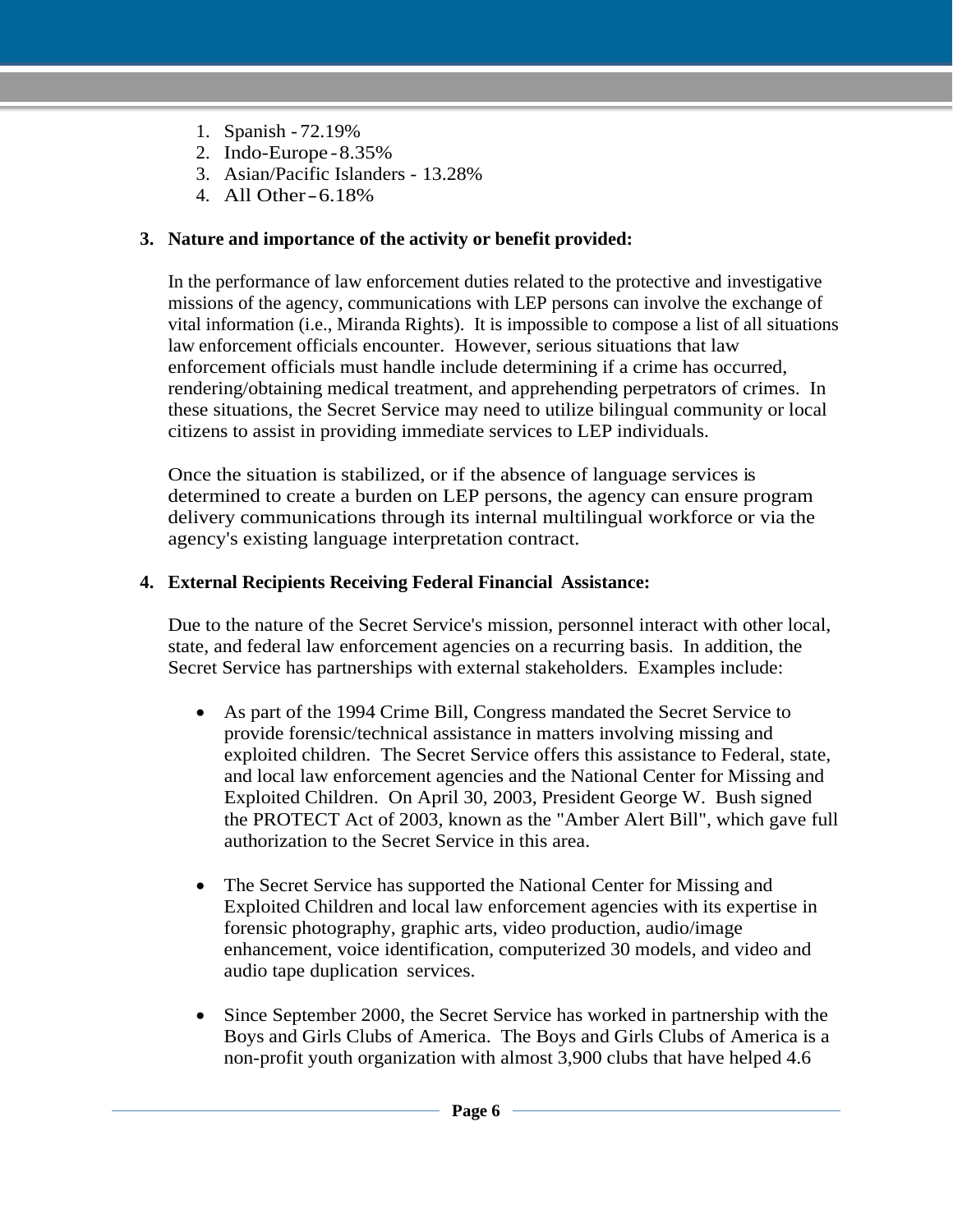million young people in our country. Service populations include participants from LEP communities.

### <span id="page-7-0"></span>**Resources**

- Executive Order 13166
- DHS Language Access Plan
- DHS Guidance to Federal Financial Assistance Recipients Regarding Title VI Prohibition Against National Origin Discrimination Affecting Limited English Proficient Persons (DHS Recipient Guidance).
- CRCL, Training (Power Point) on *Language Access Responsibilities, Overview for DHS Employees.*
- CRCL "I Speak" Materials. CRCL has developed a set of three tools for use by DHS personnel, recipients, and partners who work directly with the public and may need to identify the language of the person with whom they are interacting. These include: the "I Speak" Poster, Pocket Guide, and Job Aid. Upon request, the CRCL Institute will provide customized, digital versions of these tools. All three of the "I Speak" tools include more than 85 languages.
- CRCL: "How To Access Demographic Data Regarding a Geographic Region's Population"
- CRCL: "How to Provide Language Services During Encounters with LEP Persons"
- Federal Interagency Working Group on Limited English Proficiency website: [www.LEP.gov](http://www.lep.gov/) contains resources, tools, technical assistance, and updated information on language access activities for agencies of the Federal Government, recipients, and other entities that support language access.
- U.S. Department of Justice, Civil Rights Division, Federal Coordination and Compliance Section *Language Access Assessment and Planning Tool for Federally Conducted and Federally Assisted Programs,* May 2011, available at [www.lep.gov/resources/2011](http://www.lep.gov/resources/2011Language) Language Access CAQ TA Guidance.pdf, contains helpful guidance Components may wish to review in creating the Language Access Plans.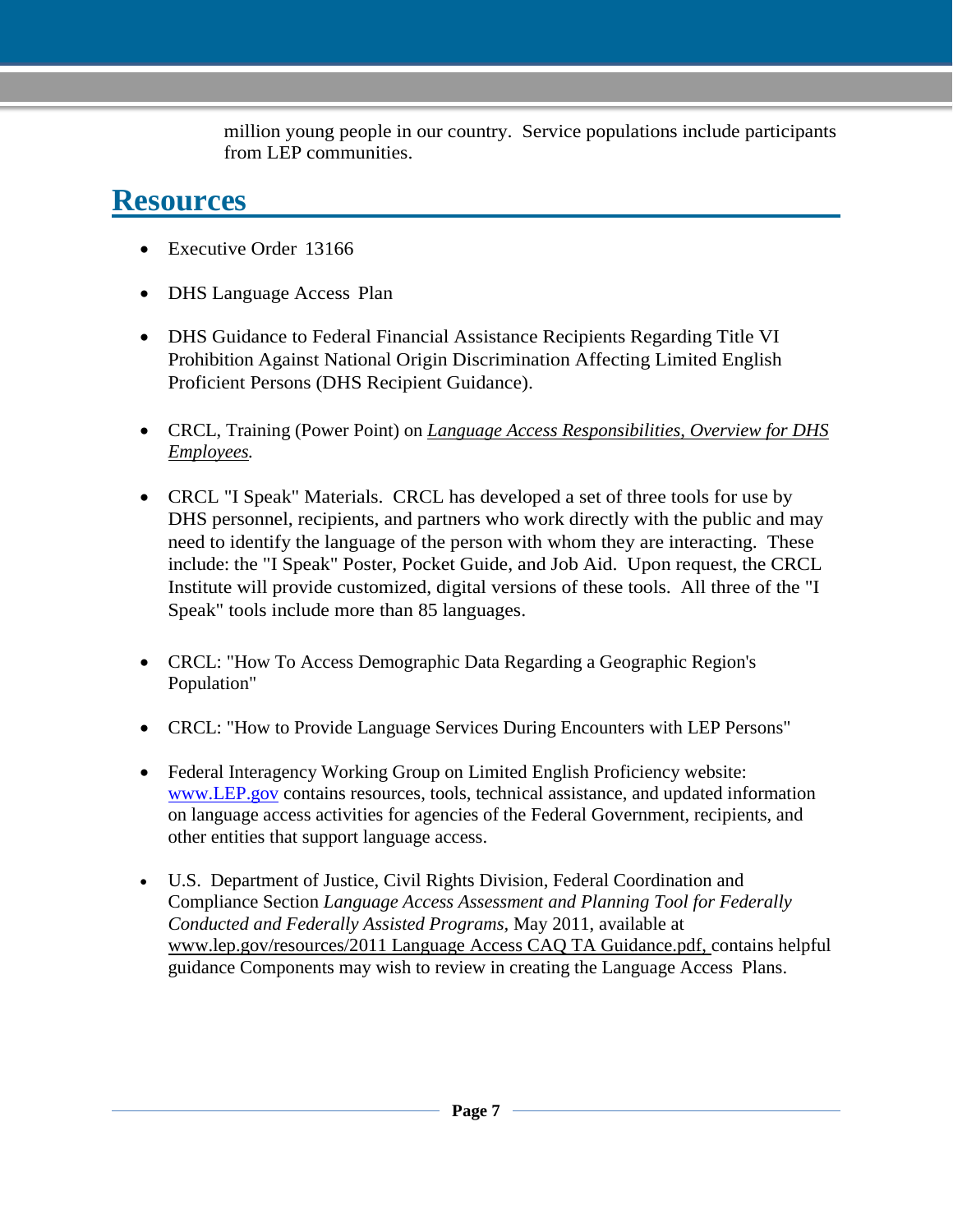### <span id="page-8-0"></span>**Secret Service Language Access Working Group**

The Secret Service Language Access Working Group (Working Group) will provide continuous assessment of foreign language requirements, capabilities, and accessibilities across the agency, and make recommendations on the management of foreign language services. Among other things, the Working Group will develop proposed agency-wide standards for ensuring quality of language services, serve as a clearinghouse of best practices and opportunities for leveraging resources across the Secret Service, and research and disseminate information on existing language technologies and the appropriate use of these technologies.

Members will be comprised of a representative from the following Offices: Equal Employment Opportunity and Diversity (EEOD); Office of Protective Operations (OPO); Office of Investigations (INV); Investigations Support Division (ISD); Office of Human Resources (HUM); Office of Training (TNG); Rowley Training Center (RTC); Office of Government and Public Affairs (GPA); Office of the Chief Counsel (LEG), and the Uniformed Division (UND).

#### **Roles and Responsibilities of the Working Group**

The Working Group is responsible for providing guidance on developing policy and providing oversight to the delivery of language services program by:

- Providing a forum for communication and coordination of language services programs;
- Making policy recommendations; and
- Coordinating the development of measurements related to the delivery of language services.

The Working Group will meet on an as-needed basis to address current or developing issues related to execution of the language service programs.

*The Office of Equal Employment Opportunity and Diversity (EEOD):* Responsible for providing guidance and oversight for implementing the provisions of Executive Order 13166 and this Language Access Plan.

To ensure consistency and accountability across the agency, the EEOD office will:

- 1. Chair the Working Group to coordinate efforts to implement the provisions of this Secret Service Language Access Plan.
- 2. Serve as the Secret Service Official Representative and work with respective component leadership or their designated representative(s) to assess the extent to which existing foreign language programs and activities within the Secret Service address foreign language needs and make recommendations.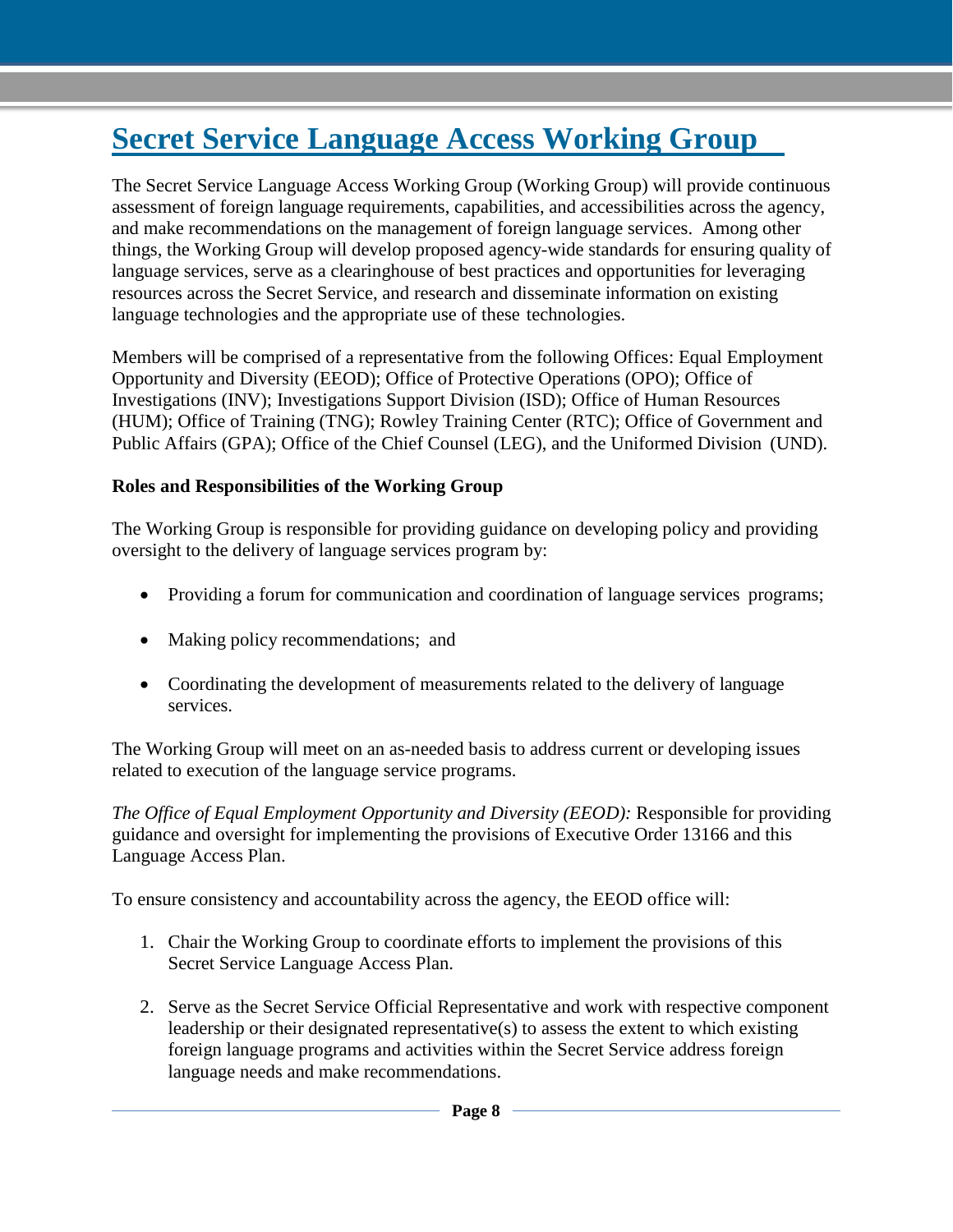- 3. Monitor and coordinate Secret Service language access activities.
- 4. Provide ongoing technical assistance in the development of the Language Access Plans.
- 5. Track and develop annual statistical reports of complaints filed under this policy.
- 6. Support efforts to train managerial and front-line employees on language access responsibilities and protocols.

*Office of Training (TNG):* Supports the Language Access Plan by integrating the necessary data collection efforts into its biannual foreign language needs assessment and performing other related human resources duties associated with implementation of the plan (e.g., professional pay issues for interpretation services). TNG will maintain an electronic database of all employees' Federal Interagency Language Roundtable (FILR) proficiency tests. TNG will maintain a roster of employees who are proficient in a language. This roster will be distributed semi-annually both electronically and hard copy and be provided to INV, UND, EEOD and OPO.

Rowley Training Center (RTC): Administers the language aptitude test and facilitates the foreign language oral proficiency test.

Performance Management and Employee Relations Division (PFR), Office of Human Resources (HUM), uses the proficiency test scores maintained by Rowley Training Center (RTC), TNG, to process Foreign Language Cash Awards for law enforcement members.

*Office of Professional Responsibility- Inspection Division:* Investigates complaints concerning denial of meaningful access to Secret Service programs, activities, or services due to LEP. They will conduct fair and impartial investigation into allegations of denial of access to Secret Service programs. In addition, Inspection Division will provide a report of the nature of allegations of denial of meaningful access filed by LEP individuals to the Office of Integrity and to the Office of Equal Employment Opportunity and Diversity. All complaints regarding the provisions of meaningful access in DHS conducted programs and activities will also be sent to DHS Office for Civil Rights and Civil Liberties (CRCL) for review and assessment.

*INV Investigative Support Division (ISD):* Coordinates the foreign language assistance program. ISD and INV determine the continued need for foreign language services based on the effectiveness of this program and the frequency of its use. ISD and INV monitor all foreign language service requests.

*Uniformed Division (UND):* Responsible for coordinating and implementing all aspects of the Secret Service Language Access plan for all UND officers and personnel that provide services to LEP individuals.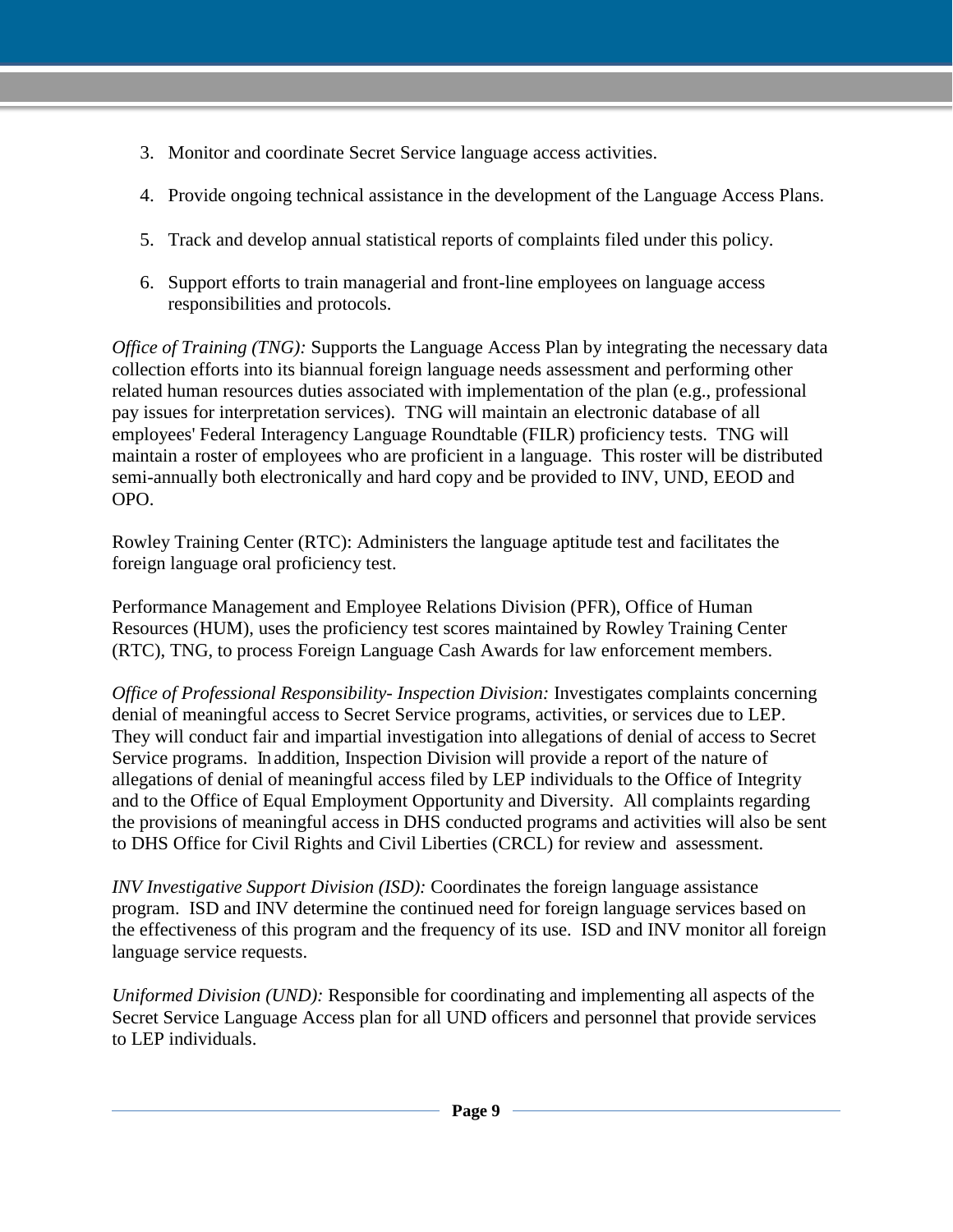### <span id="page-10-0"></span>**Language Access Plan Implementation**

#### **Current Language Activities**

The Secret Service has significant and meaningful mechanisms in place to provide to the LEP population. The following are examples of ongoing activities within Secret Service which provide meaningful access for LEP persons.

#### **Foreign Language Proficiency**

The Secret Service has the following agency-wide foreign language initiatives:

- Foreign language training in 31 different languages is made available to employees with the approval of their immediate supervisor. This training is delivered through user licenses for the commercial-off-the-shelf (COTS) Rosetta Stone language training programwhich isavailable on- line 24 hours per day, 7 days a week.
- Foreign language cash awards are paid to law enforcement employees who possess and make substantial use of foreign language in the performance of their official duties. These payments are authorized by Title 5 United States Code Section 4523. The actual payment willdepend on theavailabilityoffunds.
- Foreign language recruitment bonuses are paid to newly hired special agents who speak a foreign language at the general professional proficiency level as defined by the Defense Language Institute. The availability of the bonus will depend on the availability of funds.

#### **Rosetta Stone**

The RTC offers foreign language training through the Rosetta Stone program (versions 2&3). Rosetta Stone offers 31 different languages and is available online 24 hours per day, 7 days a week. Advanced speech recognition technology is also available on all version 3 language programs which gives learners feedback on pronunciation and teaches them to speak proficiently. (Version 2 languages of Rosetta Stone do not offer this feature.)

Rosetta Stone is available to all Secret Service employees. However, priority will be given to those offices with a requisite need (i.e., foreign offices and offices with a large foreign language speaking population). Those wishing to register for Rosetta Stone language training must be granted prior approval through their immediate supervisor. The requesting office's Training Coordinator must send an e-mail to [rtclanguaqe@usss.dhs.gov](mailto:rtclanguaqe@usss.dhs.gov) inorder to register. The e-mail should include the employee's full name, title or position, assigned office or division, and the approving official name and title.

Once registration is completed, the learner will receive access information via e-mail.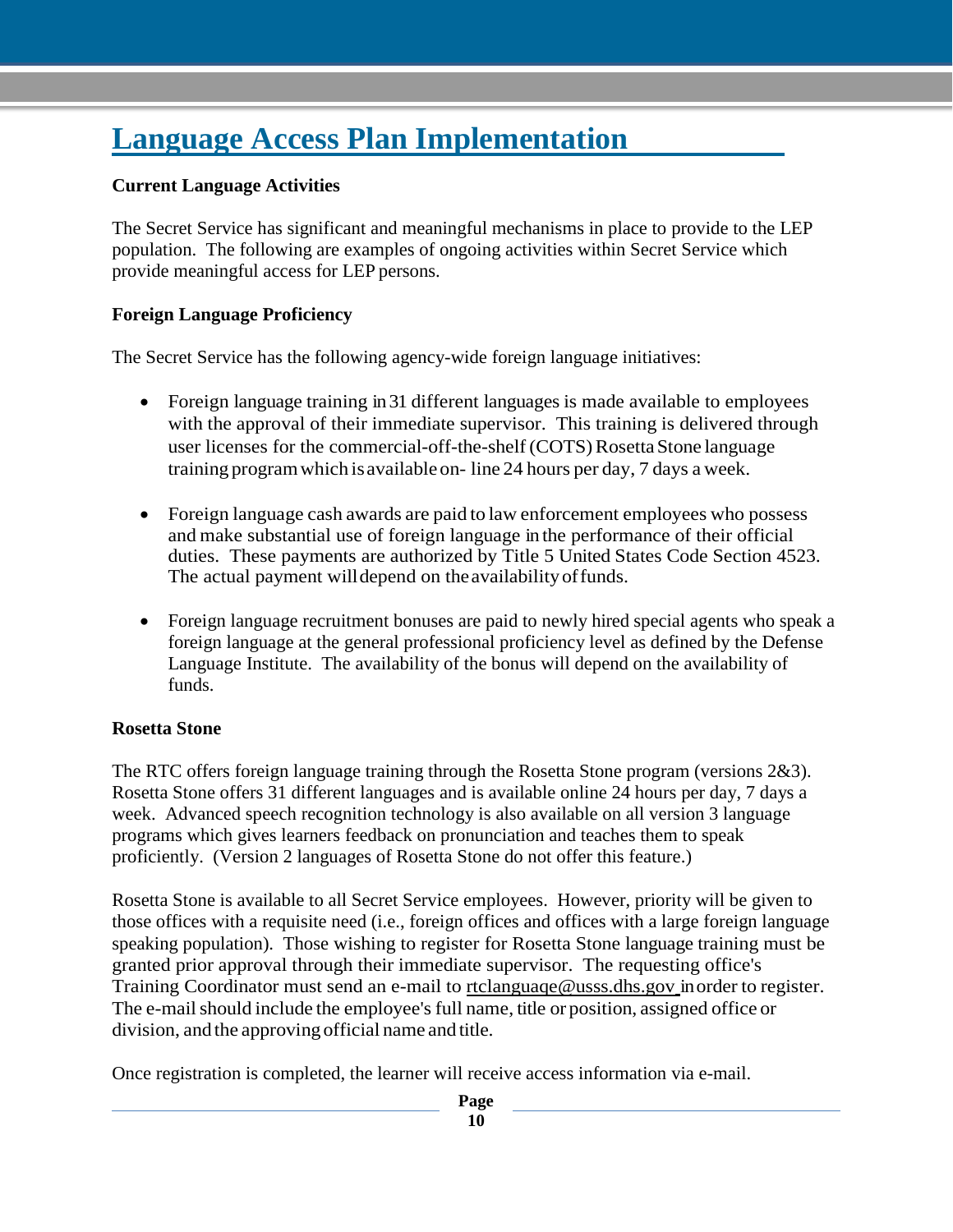#### **Foreign Language Recruitment Bonus**

A one-time recruitment bonus (25 percent of basic annual pay) may be paid (if funds are available) to newly hired special agents who are identified as having a foreign language skill and can test at the S-3 level. The foreign language proficiency tests ratings are based on the Federal Interagency Language Roundtable (FILR) level description system.

The S-3 level requires that the applicant be able to speak the language with sufficient structural accuracy and vocabulary to participate effectively in most formal and informal conversations on practical, social, and professional topics.

The recruitment bonus must be approved prior to the applicant's first day of employment and will be paid as a lump sum upon successful completion of all required training and graduation from the Secret Service training program. The availability of the recruitment bonus will depend on the availability of funds.

Process for Testing for Foreign Language Bonus

#### **Recruits**

- The RTC, Employee Development Section (EDS) receives a request from a field office via e-mail to [rtclanquage@usss.dhs.gov,](mailto:rtclanquage@usss.dhs.gov) to test a recruit on a foreign language. The field office must provide the recruit's full name, Social Security number, language, test location (field office), telephone number, and requested date and time of testing.
- EDS confirms the date and time of the test with the recruit. EDS will also notify the field office of the testing date and time.
- Following the test, a written score is sent to EDS. EDS reports the score to the Performance Management and Employee Relations Division (PFR), the Talent and Employee Acquisition Management Division, Special Agent Branch, and the field office.
- EDS maintains the list of names and scores, and if a recruit's scores meet the requirement, the recruit will receive a onetime recruitment bonus upon successful completion of all required training and graduation from the RTC.

#### **Foreign Language Cash Award Program**

The Secret Service also has a Foreign Language Cash Award Program. This program pays a cash award of up to 5 percent of basic pay to any law enforcement individual who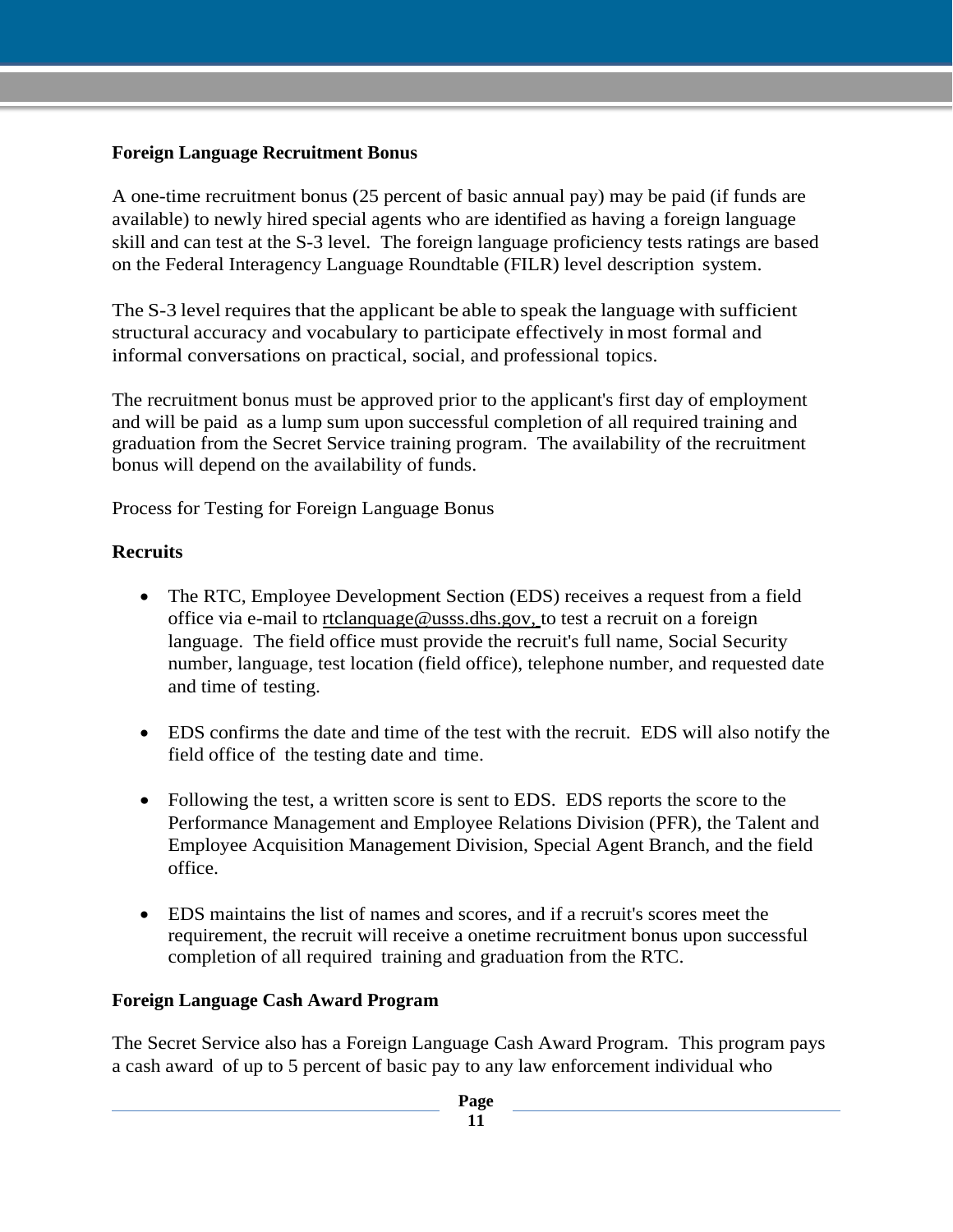possesses and makes substantial use of one or more foreign languages in the performance of official duties. Proficiency in a foreign language is defined by achieving a specified level of proficiency using proficiency tests based on the Federal Interagency Language Roundtable (FILR) level description system. The Secret Service defines proficiency in a foreign language as an S-2 level or above. See PER-07(04) for more information.

#### **Employee Eligibility for Foreign Language Cash Awards**

- An employee must contact RTC/EDS, or his/her appropriate SAIC or division chief, by official message or memorandum to arrange for testing in the foreign language for which he/she claims proficiency. The employee must provide full name, social security number, language, test location (field office), telephone number, and requested date and time for testing.
- EDS confirms the date and time of testing for the employee. EDS will also confirm with the employee the date and time of the test.
- Following the test, a written score is sent to EDS. EDS reports the score to PFR and the employee.
- PFR uses the list of names and scores to determine if the employee's score meets the requirement to be placed in the Foreign Language Cash Award Program.
- Information about this program is available in recruiting literature and on the Secret Service web site [\(http://www.secretservice.gov/opportunities](http://www.secretservice.gov/opportunitiesagent.shtml)) agent.shtml).

#### **Additional LEP Resources:**

- The RTC maintains a list of Secret Service employees with assessed verbal foreign language proficiency that may be utilized by field components for communication with LEP individuals.
- The Secret Service has a language services contract for an array of technical and professional services including translation, interpretation, and transcription. This contract has provided the Secret Service with the capability to quickly provide support to field operations requiring language services, such as interviewing subjects or translating seized documents and electronic media.
- The Secret Service uses Foreign Service Nationals (FSNs) to support our overseas offices. FSNs are employees of the Department of State. The Secret Service has a reimbursable agreement in place with the Department of State to cover the costs associated with the FSNs assigned to Secret Service offices.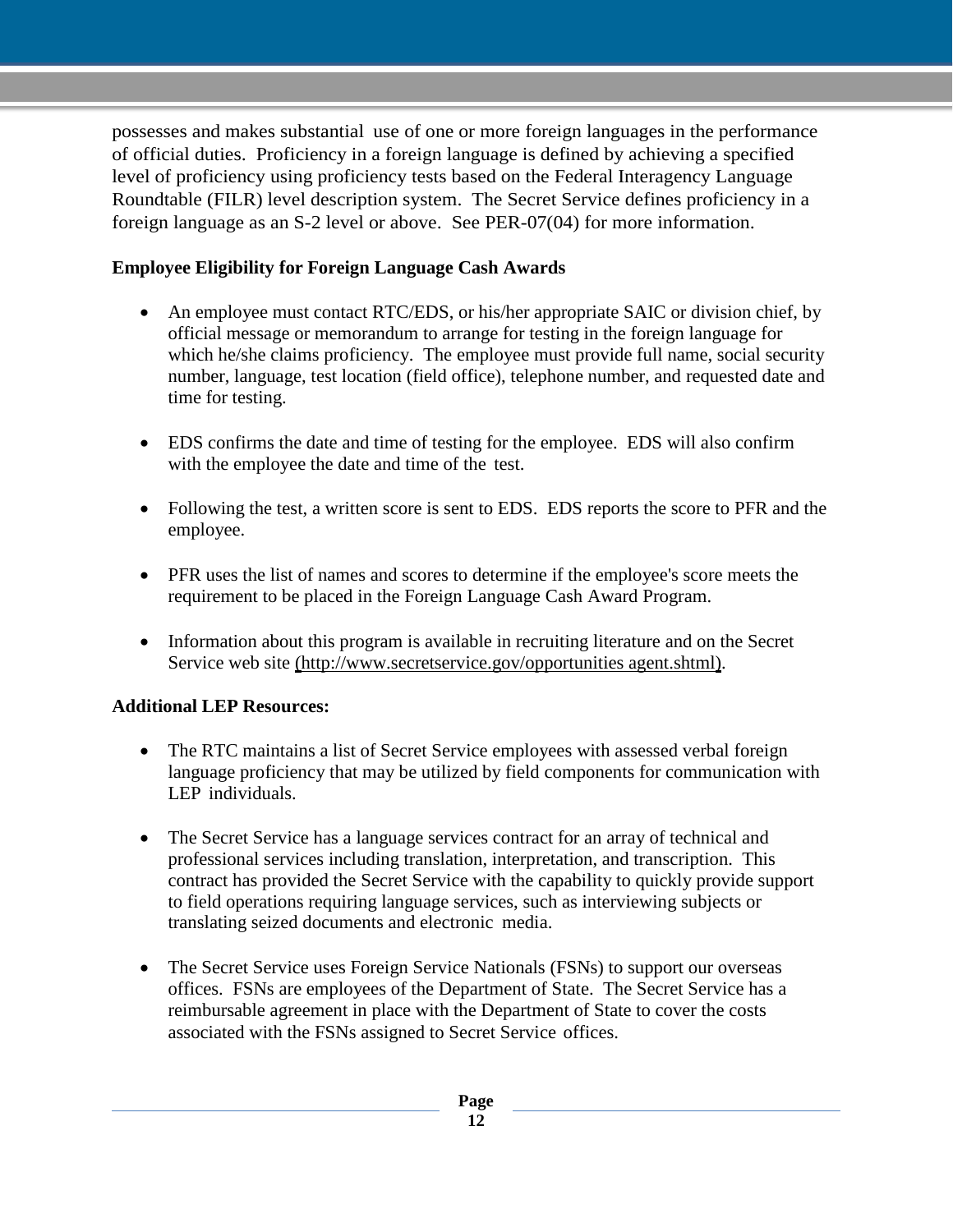- Formal requests for translation/interpretation are documented by Secret Service Headquarters. Quality assurance is accomplished via informal feedback from the requestor.
- Secret Service provides key documents in multiple languages: Counterfeit awareness documents are published in 33 languages.
- A number of public service documents have been translated into multiple languages and are typically distributed upon request as part of specific field component protocols.
- Specific requests for non-English literature are referred to the appropriate office. Secret Service prioritizes translation of important documents, as needed.

#### **Quality Control Procedures**

ISD logs all requests for translations to ensure end users of ISD contracted language services are satisfied with designated vendor's services. Users need to contact ISD upon completion of the services rendered and provide feedback on their experience to the Language/Translation Services program manager.

### <span id="page-13-0"></span>**Tracking Foreign Language Proficient Employees**

Supervisors in the field offices, divisions, or the Office of Chief Counsel are responsible for certifying the total hours of foreign language usage reported and verifying the performance appraisal and oral proficiency rating information provided by an employee, who has taken the required testing and met the language proficiency requirements.

The PFR is responsible for reviewing, processing, and paying foreign language cash awards to law enforcement employees. PFR should be contacted for information concerning these awards.

### <span id="page-13-1"></span>**Procedures for Accessing Interpretation Services**

#### **Investigative Support Division (ISD)**

#### **Field components making contact with a person with LEP**

- Field components unable to recognize the person with LEP's spoken language should utilize the "I Speak" language identification materials in the field office to identify the LEP individual's spoken language.
- The "I Speak" tool is a pocket sized booklet. The tool assists literate individuals who are not proficient in English to identify a preferred language. The Secret Service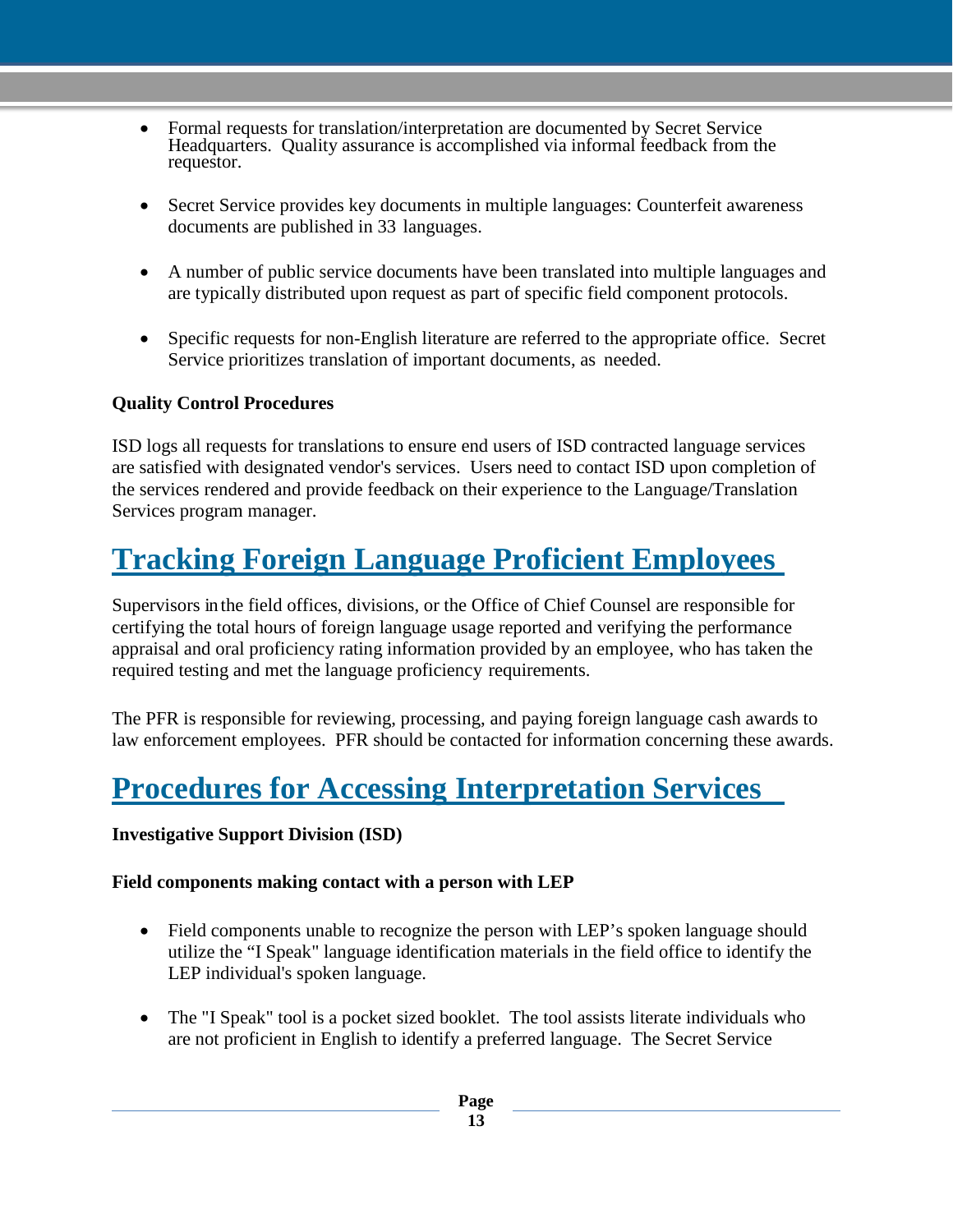employee can then contact an interpreter that speaks the language of the individual by phone.

- Once the LEP individual's language has been identified, offices should poll their staff for a staff member proficient in the LEP individual's language.
- If no one among the office staff has the requisite language skill, the following steps should be taken:
	- o Field components without a staff member with the requisite language skill in house should query the "Foreign Language Proficiency Roster" maintained by the PFR and located on the Secret Service Intranet homepage of Secret Service personnel to assess if there is a Secret Service employee who can speak the person with LEP's language. A telephonic interpretation can be conducted utilizing these employees.
	- o Field components are reminded that local law enforcement may also be able to provide on- duty personnel for interpreter services.
	- o Field components should also query their local regional intelligence centers. Many regional intelligence centers maintain lists of law enforcement officers with language skills.
	- o After utilizing the steps delineated in the above bullets, if the agent or officer has not obtained an interpreter, the use of a language service should be considered.
	- o The agent/officer should contact their first line supervisor and request authorization to utilize a language service.
	- o Before authorizing the use of a language service, and if practical, the supervisor should respond to the agent/officer's location to assess the needs for the service.
	- o If exigent circumstances exist, the supervisor may authorize the agent/officer the use of a language service without visiting the agent/officer's location.
	- o A cellular phone or land line with speaker phone capability should be utilized so the LEP individual, translator, and agent/officer can communicate.
	- o Upon calling the language service, the agent or officer will provide the language service operator with his/her name, the agency name, and the language required.
	- o In other than exigent circumstances, field components should only use family, friends, or bystanders for interpreting in very informal non-confrontational contexts, and only to obtain basic information at the request of the LEP person.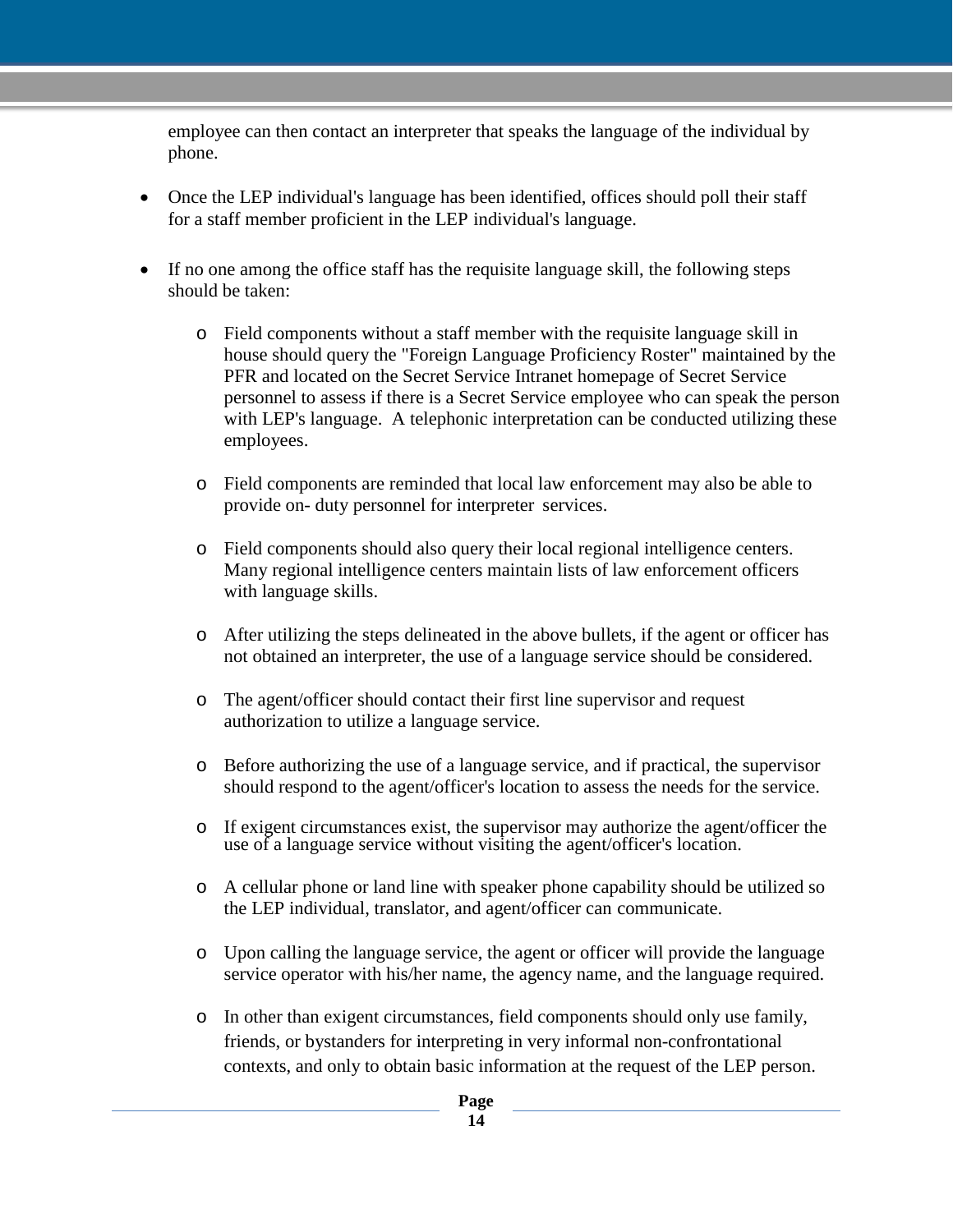Barring exigent circumstances, personnel should not use minor children to provide interpreter services. In the event circumstances require the use of a minor, the minor will be used only until appropriate language services are accessed.

#### **Language Interpretation and Translation Services**

The ISD coordinates a language services program which provides assistance to investigators for translation and interpretation of foreign languages. These services include translation/transcription of audio recordings and written documents and interpretation services for interviews of non-English speaking individuals. To request language services, requesters should first contact the ISD Duty Desk via e-mail (isddutydesk@usss.dhs.gov) or phone (202- 406-5773), and provide the following information:

- Case agent's name, office, and contact number, and field office supervisor approving the request.
- The investigative case number, if available.
- A summary of the translation needs language, document, audio, immediate or future, how many subjects to be interviewed, location, etc.
- The anticipated length of need for this service.
- Within five business days of the request for language services, an official message documenting the request must be submitted to SAIC-ISD.

#### **Language Access Plan Procedures/Protocols (Uniformed Division)**

- All members will be issued an "I Speak" Language Identification Guide. These guides will be distributed through the Branch Store room facilities. A master roster of personnel will be maintained and, as each employee receives their guide, they will initial off confirming receipt.
- Roll call training sessions will be conducted regarding the Language Identification Guide and how to best handle an individual with LEP. This will be in coordination with RES/ISD/EEOD/OPO and Office of Chief Counsel. Members will also be educated on the protocols of requesting translators.
- If the Secret Service expands the Language Program, additional trainings, etc. will be conducted for both officers and officials on the use of this new program and how to gain access to it.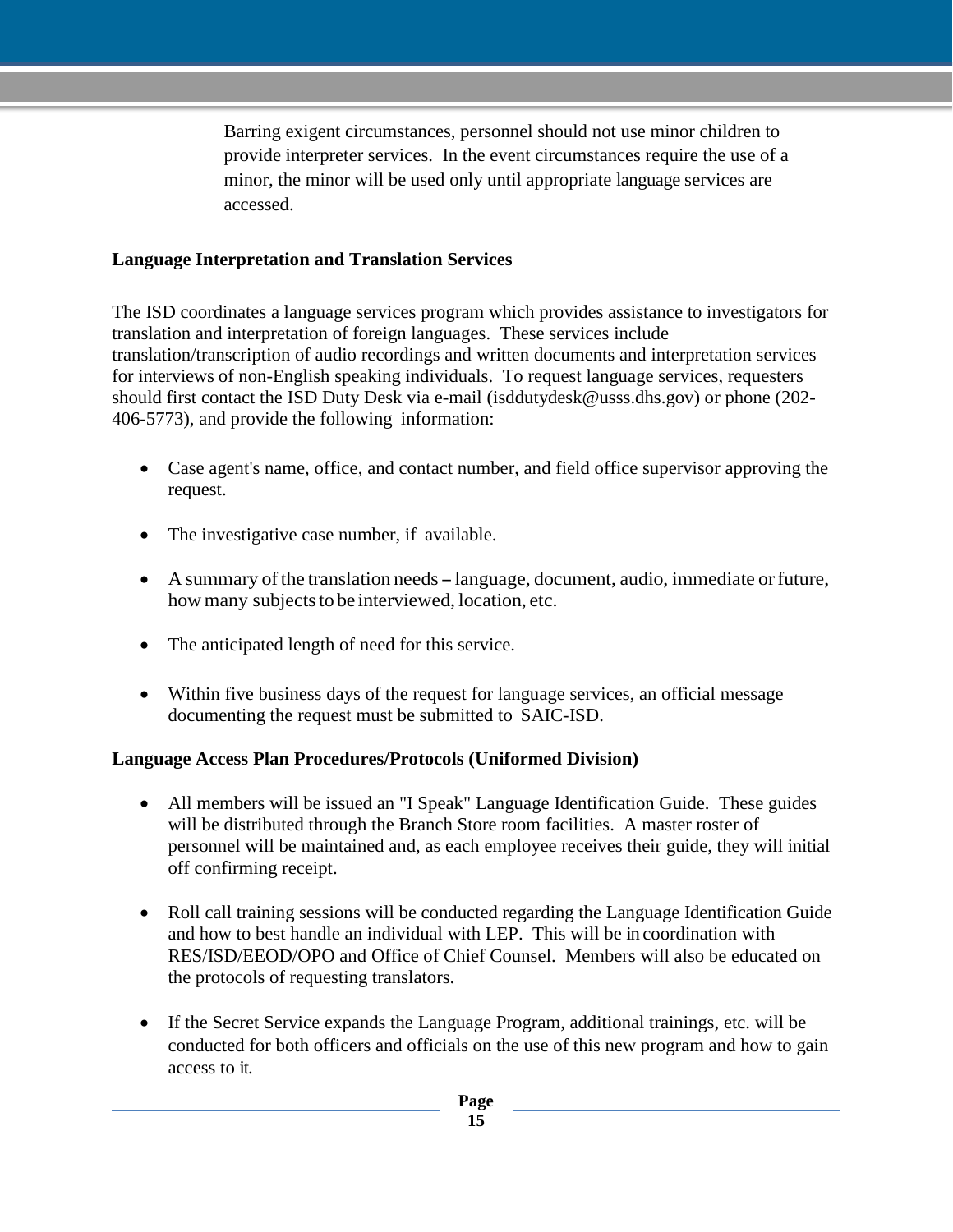- Posters from DHS on the "I Speak" and LEP programs will be posted in roll call rooms to further reinforce the information to UNO personnel.
- When the "language service" is utilized, an SSF 2032 (Incident Report) will be completed on the encounter to document the service utilized.
- Hard copies of the Secret Service Foreign Language Proficiency Personnel Roster will be provided to the UND Branches semi-annually so that interpreters can be quickly located. A list will also be acquired from HUM/ERB for dissemination. The protocol established by ISD for acquiring and utilizing the Foreign Language Proficiency Personnel will be followed.

### <span id="page-16-0"></span>**Outreach to LEP Communities**

Due to the nature of the Secret Service's mission, Secret Service buildings and offices are not open to the general public. However, when it is feasible, "I Speak" posters and other resources created by DHS to identify persons with limited English proficiency will be displayed. In addition, a link to the DHS webpage identifying various resources will be made available on the Secret Service external web site. The GPA and the Information Management Resources Division (IRM) will maintain and update the Secret Service internal and external website with current Secret Service LEP information.

### <span id="page-16-1"></span>**Training**

To ensure the agency LEP policy is followed, the Secret Service will disseminate the LEP policy to all employees likely to have contact with LEP persons, and periodically will train these employees. Effective training ensures that employees are knowledgeable and aware of LEP policies and procedures; are trained to work effectively with in-person and telephone interpreters; and understand the dynamics of interpretation among applicants, agency personnel, and interpreters. This training will be made part of the orientation for new employees, specifically special agents, Uniformed Division officers, and special officers. In addition, all employees in applicant contact positions will be properly trained.

### <span id="page-16-2"></span>**Notice to the Public**

The Secret Service posts various items on its website. GPA will continue to assess and establish what, if any, further steps need to be taken to communicate with the general public LEP populations.

### <span id="page-16-3"></span>**Monitoring and Evaluation**

The Secret Service Language Access Working Group will monitor and periodically evaluate the Secret Service Language Access Plan and related policies and procedures at a minimum every